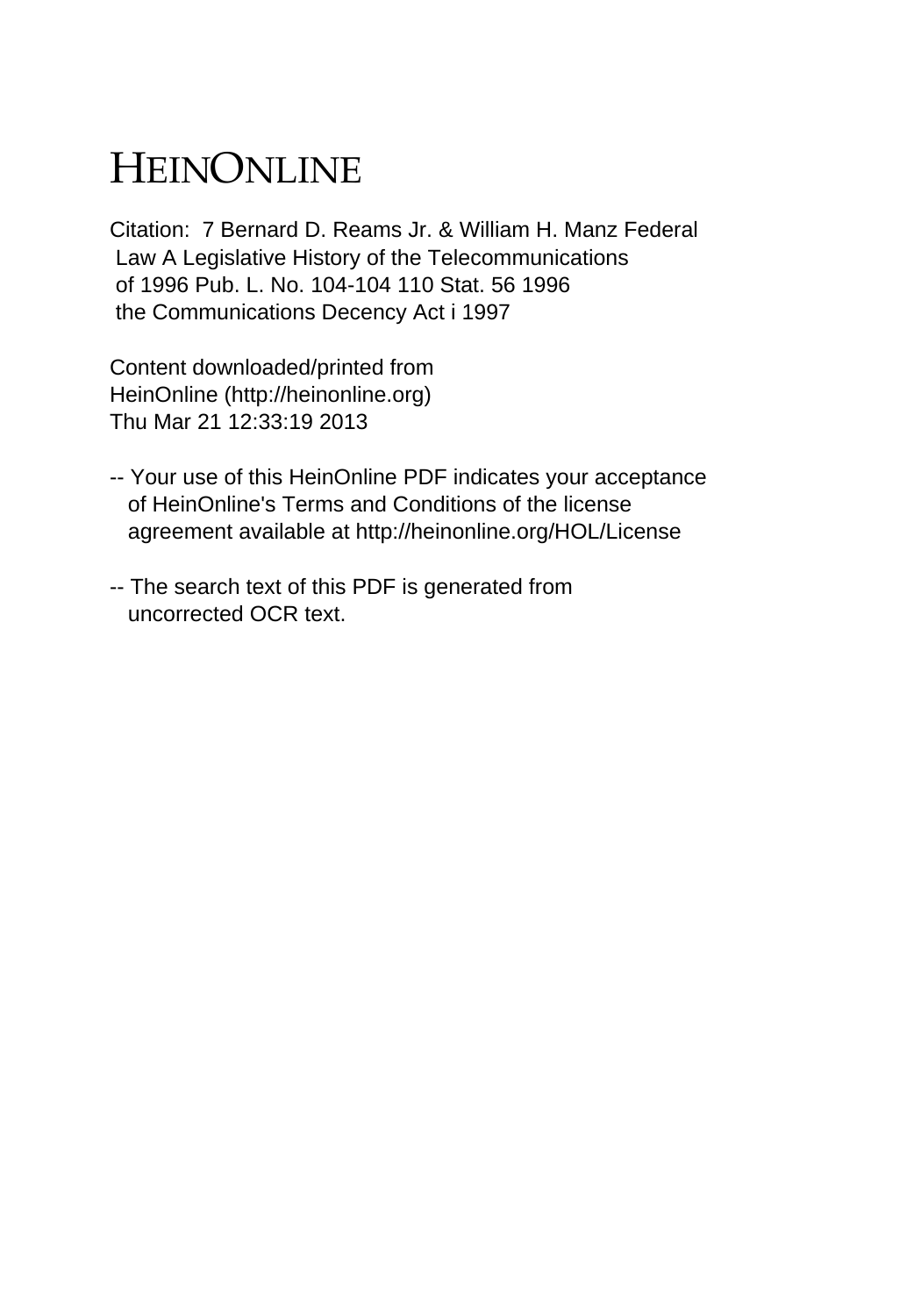## FEDERAL **TELECOMMUNICATIONS** LAW: A LEGISLATIVE HISTORY OF THE **TELECOMMUNICATIONS ACT** OF **1996 PUB.** L. NO. 104-104, 110 STAT. 56 (1996) INCLUDING **THE COMMUNICATIONS DECENCY ACT**

### **Volume 7 Document Numbers 163 -170**

BY

BERNARD **D.** REAMS, JR. ASSOCIATE DEAN AND PROFESSOR OF LAW ST. JOHN'S UNIVERSITY IN NEW YORK

AND

WILLIAM H. MANz EXECUTIVE LAW LIBRARIAN **ST.** JOHN'S UNIVERSITY IN NEW YORK

> William **S. Hein &** Co., Inc. Buffalo, N.Y. 1997